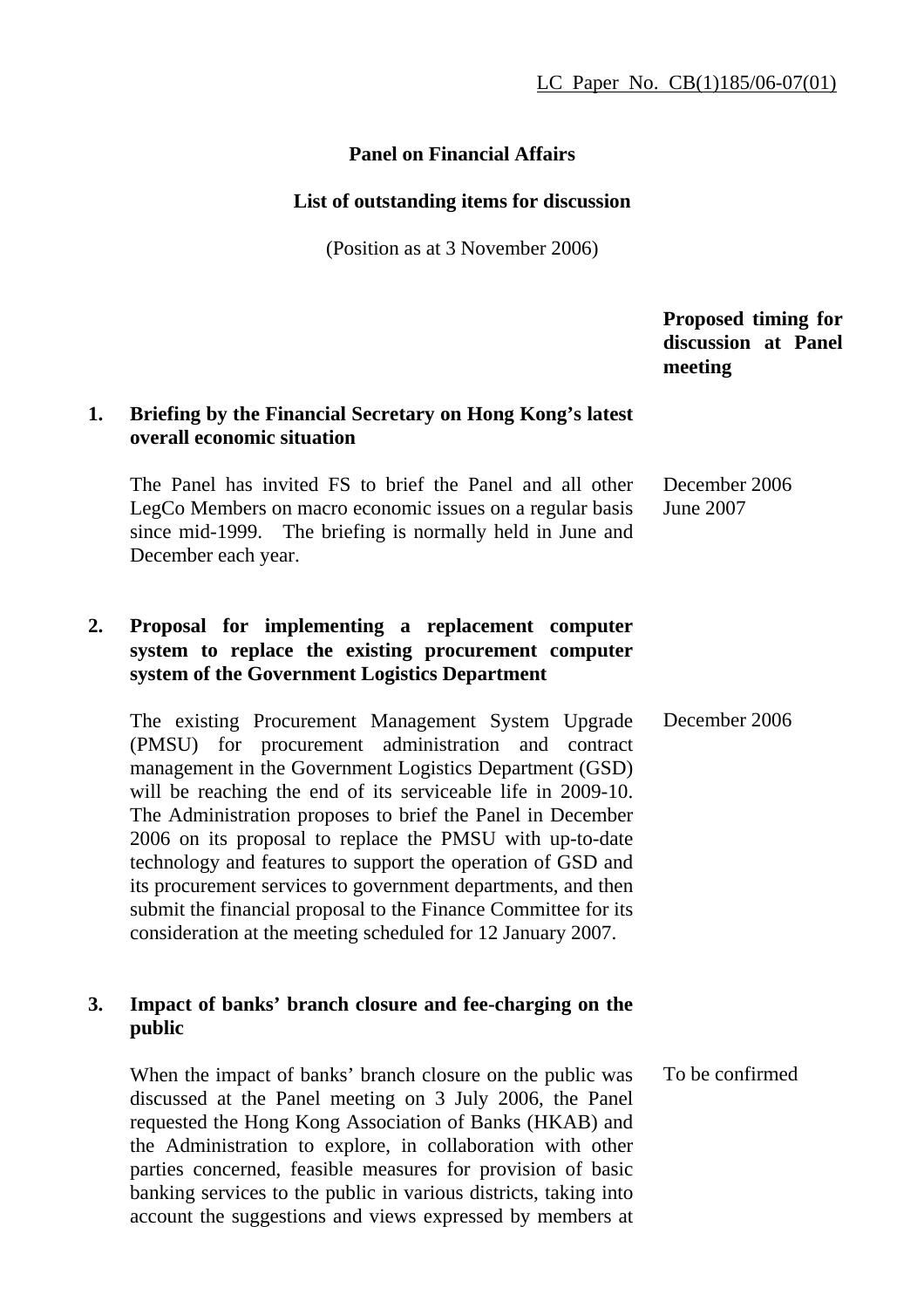the meeting, and to update the Panel in writing on the progress made. HKAB was also requested to update the Panel in writing on the progress of the four recommendations proposed by its Task Force as set out in its reply dated 27 June 2006. To follow up the discussion of the subject, the Panel decided to invite HKAB, the Administration and the Consumer Council to attend its meeting to be held in December 2006. As agreed by members, the scope of discussion in December would cover not only the impact of banks' branch closure on the public, but also the impact of banks charging fees for inactive accounts and low-balance accounts on the public.

 In its interim reply to the Panel on 25 October 2006, HKAB indicated that it would update the Panel in writing on the progress of the recommendations of the Task Force and provide the information about bank charges levied on inactive and low balance accounts by 24 November 2006. HKAB also indicated that it needed more time to handle the relevant issues and therefore requested the Panel to defer the meeting with HKAB (LC Paper No. CB(1)181/06-07(01)).

# **4. Conflict of interest issue involved in and after the listing of The Link Real Estate Investment Trust (The Link REIT)**

 Pursuant to the decision of the House Committee on 9 December 2005, a special meeting of the Panel was arranged on 14 December 2005 to discuss the financial issues related to the listing of The Link REIT. In response to the Panel's invitation, Mr Paul CHENG, Chairman of the Board of Directors of The Link Management Limited, indicated in his written reply that due to short notice and prior commitment in China, he was unable to attend the meeting (LC Paper No. CB(1)514/05-06(03)).

 At the Panel meeting on 5 January 2006, members agreed to Hon James TO's suggestion that the subject be scheduled for further discussion at the meeting on 3 April 2006 and that Mr Paul CHENG be invited to attend the meeting. Mr CHENG indicated in his reply that due to other commitments, he was unable to attend the meeting (LC Paper To be confirmed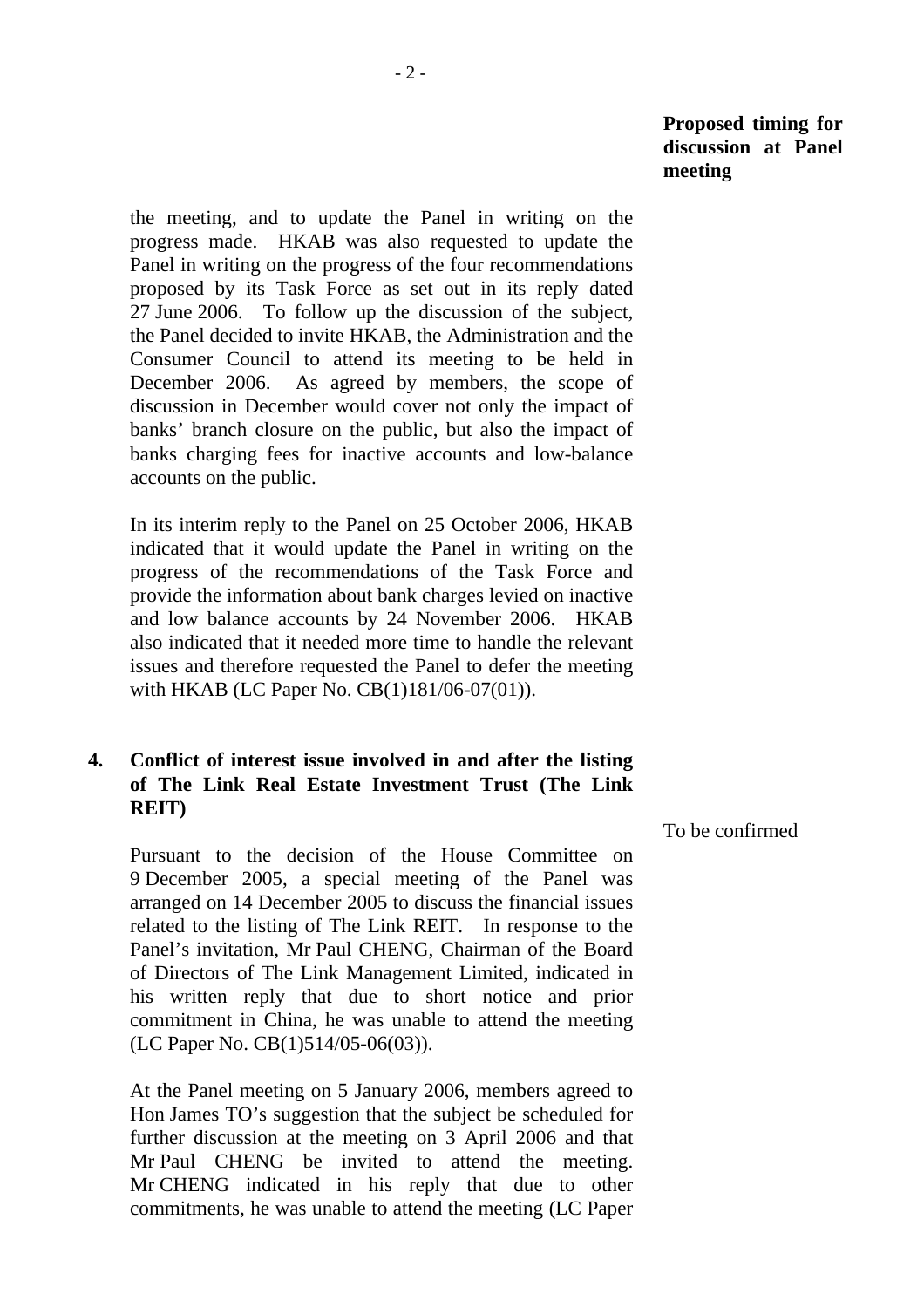No. CB(1)1152/05-06(02)). Following the discussion of the subject at the meeting, members agreed that the Panel should follow up the subject by inviting Mr CHENG to provide written response to any further questions from members and that Mr CHENG's written response should then be issued to members for consideration on the need or otherwise for the Panel to have further discussion on the subject.

 After studying the written responses from Mr Paul CHENG and the Administration (LC Paper Nos. CB(1)1627/05-06(03) to (05)), Hon James TO wrote to the Panel Chairman on 29 June 2006 (LC Paper Nos. CB(1)1900/05-06(03) and (04)), suggesting that Mr Paul CHENG and the Administration be invited again to attend a meeting of the Panel to discuss the relevant issues, and to provide written response to further questions raised by members. Members agreed to Mr TO's suggestion at the meeting on 3 July 2006. Written responses from Mr CHENG (LC Paper No. CB(1)2182/05-06(02)) and the Administration (LC Paper No.  $CB(1)2228/05-06(02))$  were then issued to members on 11 September and 19 September 2006 respectively. Mr CHENG indicated in his response that since he had already provided detailed answers, he did not feel that his attendance to be necessary, and that he was declining the Panel's invitation as a matter of principle, and not out of being disrespectful.

 Noting the written responses from Mr Paul CHENG and the Administration, Hon James TO wrote to the Chairman on 29 September 2006, suggesting the Panel to discuss at its second meeting in the 2006-07 session (6 November 2006) how the matter should be taken forward. Members agreed to Mr TO's suggestion at the first meeting on 12 October 2006.

### **5. Consultation on reform to broaden the tax base**

 When the Panel was briefed on the "Consultation on reform to broaden the tax base" at its special meeting on 18 July 2006, Members noted that the Administration embarked on a nine-month public consultation on the proposal to broaden the tax base on the same day, including To be confirmed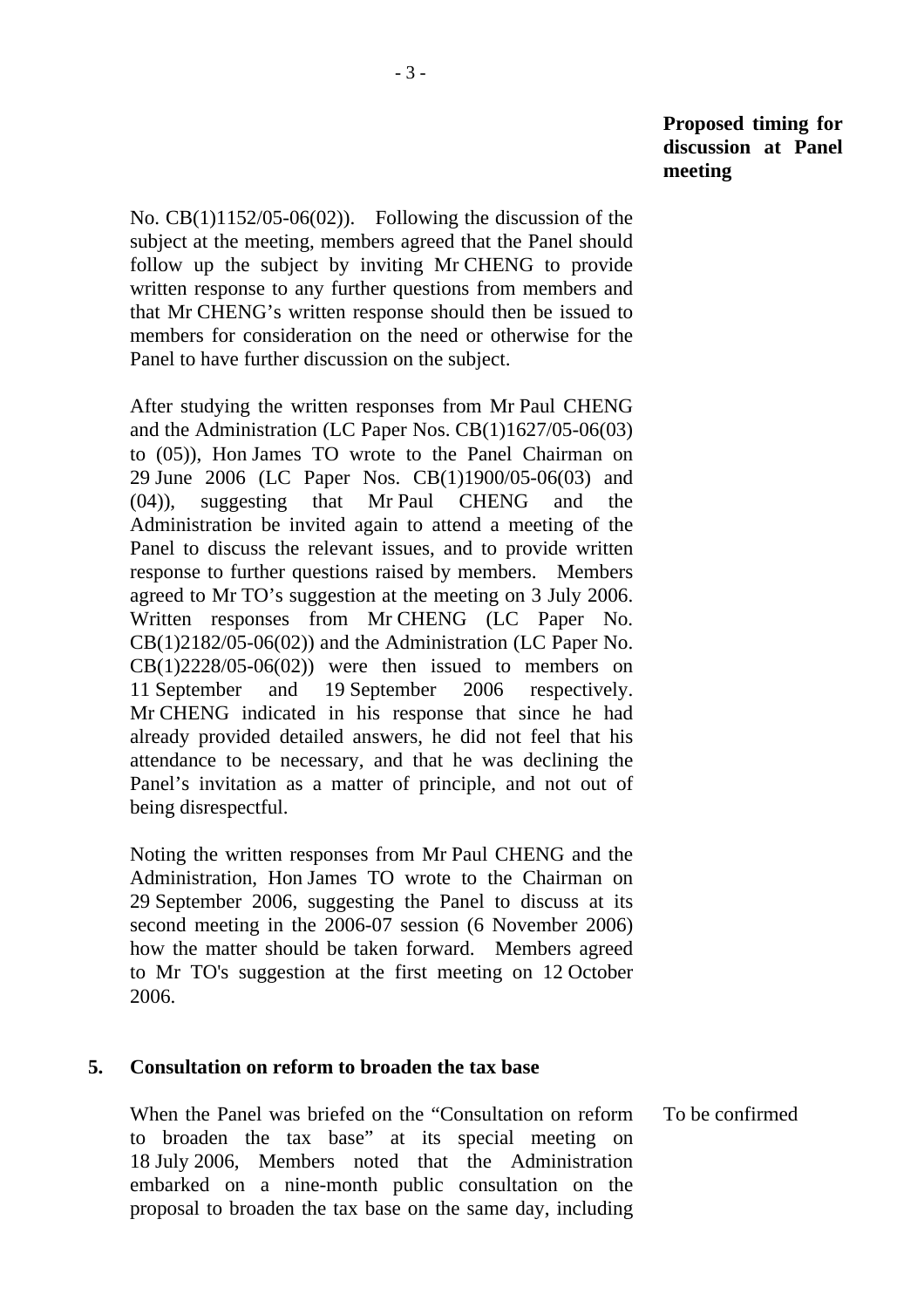the proposed framework for introduction of a Goods and Services Tax (GST). The views and concerns expressed by Members at the special meeting were forwarded to the Administration for consideration and written response. The Administration's written response was issued to members vide LC Paper No. CB(1)2319/05-06(02) on 9 October 2006. Moreover, the list of further questions put forward by Hon SIN Chung-kai on 23 August 2006 and the Administration's written response were issued to members vide LC Paper Nos.  $CB(1)29/06-07(01)$  and  $(02)$  respectively on 11 October 2006.

 Given the complexity of the subject and the impact of GST on the public, some members suggested at the special meeting on 18 July 2006 that the subject be further discussed at meeting(s) of the Panel before the public consultation ended in March 2007.

## **6. Consultancy study on the feasibility of establishing insurance Policyholders' Protection Funds in Hong Kong**

 The Administration commissioned a consultancy study on the feasibility of establishing Policyholders' Protection Funds (PPFs) in Hong Kong in late 2002 and conducted a consultation exercise from December 2003 to March 2004 to invite public views on whether and how PPFs should be introduced in Hong Kong. To be confirmed

 At the Panel meeting on 1 March 2004, members were briefed on the findings of the consultancy study and proposed PPF options. The Administration undertook to consult the Panel on the way forward after the public consultation exercise.

 According to the Administration's written reply dated 28 March 2006, the consultant was expected to submit its final report within the coming financial year. Upon receipt of the final report from the consultant, the Government would consider the way forward taking into account latest international regulatory development, implication for the work of the Insurance Authority and impact on the industry and community.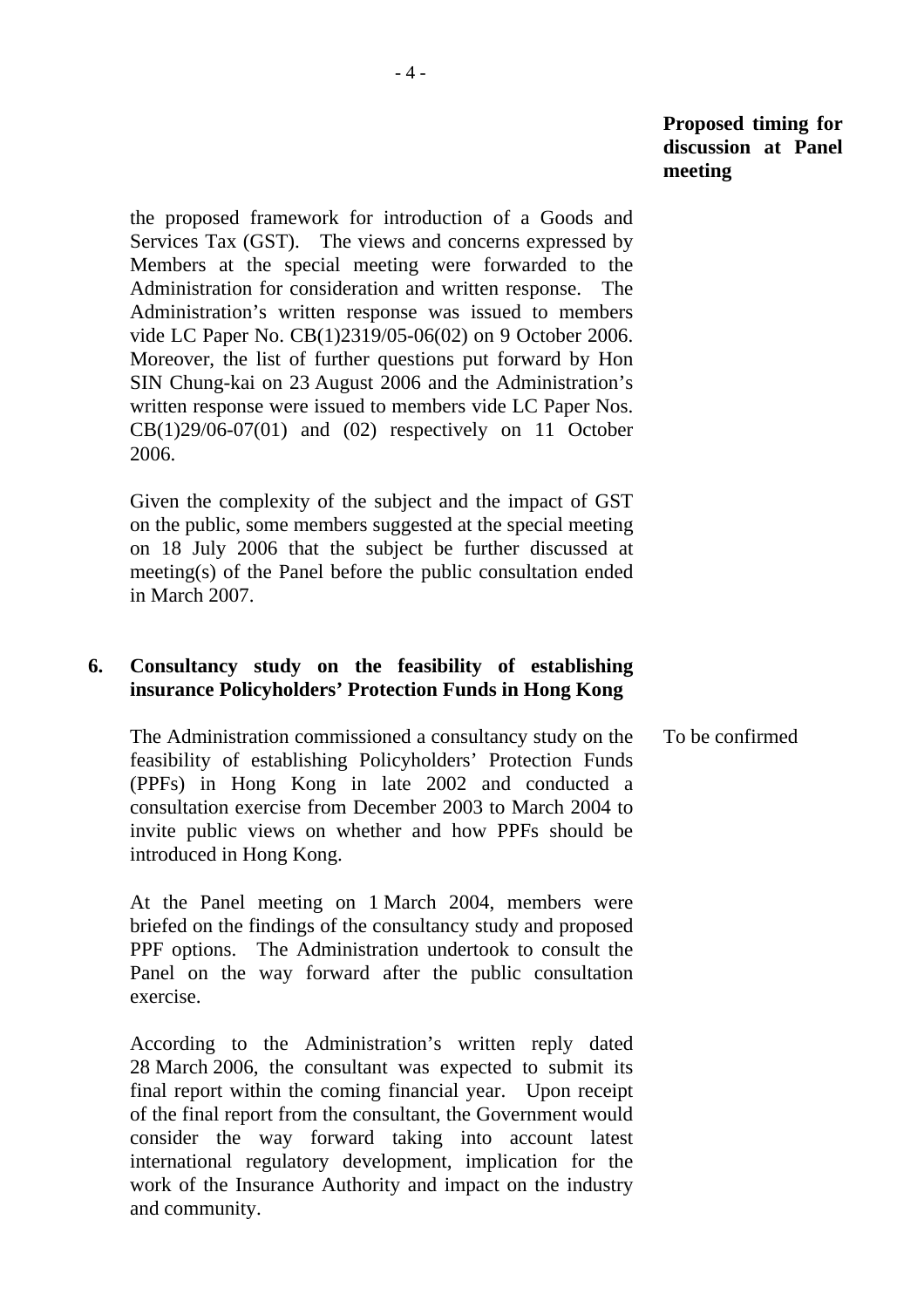# **7. Consultancy study on the supervisory framework of the assets of long term insurers in Hong Kong**

 In October 2003, the Administration commissioned the consultancy study to examine the effectiveness of the current supervisory framework and to assess the need for further enhancement of the current framework for the protection of policyholders in Hong Kong. To be confirmed

 As advised by the Administration on 24 November 2005, the consultant was undertaking a detailed study of various possible options for enhancing the asset safeguarding mechanism and asset valuation framework, and it was expected that the consultant could finalize a Third Report and start drafting a public consultation paper for consideration by the Commissioner of Insurance in the next few months. The Administration was keeping in view the progress of the consultancy study and would brief the Panel once it was ready to do so.

#### **8. Proposal to write off a judgement debt**

 At the Panel meeting held on 6 June 2005, members were briefed on the Administration's proposal to write off the judgement debt owed to the Government by an auctioneer hired by the former Government Supplies Department to conduct commercial disposal of unserviceable or obsolete government stores and confiscated goods which was considered irrecoverable. Members expressed concerns about actions taken by the Administration to recover the outstanding payments from the auctioneer and details of the Administration's internal investigation on the case including the disciplinary proceedings taken against the involving civil servants. It was agreed that the Panel would further discuss the proposal in due course after the Administration had provided the supplementary information requested by members. To be confirmed

 The Administration plans to further consult the Panel on its proposal to write off the judgement debt in due course and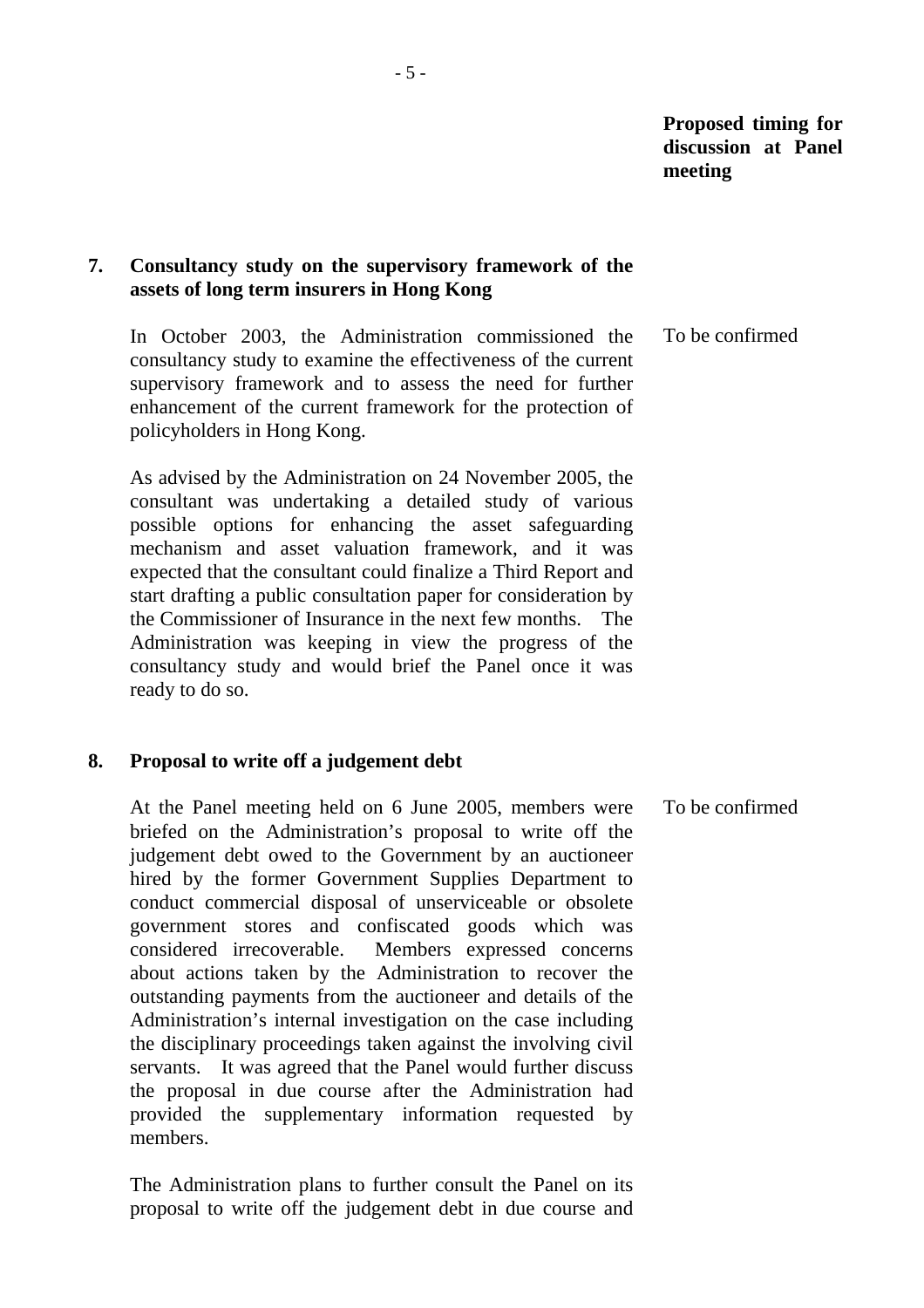then seek the approval of the Finance Committee on the proposal.

### **9. Scheme for outsourcing summary bankruptcy cases**

 The purpose of the Bankruptcy (Amendment) Bill 2004 is to empower the Official Receiver to outsource debtor-petition summary bankruptcy cases to private-sector insolvency practitioners. The Bills Committee on Bankruptcy (Amendment) Bill 2004 requested the Administration to review the outsourcing scheme after implementation of the scheme. The Secretary for Financial Services and the Treasury undertook in his speech during the resumption of the Second Reading debate on the Bill at the Council meeting on 6 July 2005 that the Administration would review the outsourcing scheme 24 months after implementation of the scheme and report the outcome of the review to the LegCo. To be confirmed

 The Administration was invited to report the outcome of the review to the Panel in due course.

#### **10. Briefing on the draft Companies (Amendment) Bill 2006**

 The Companies (Amendment) Bill 2006 aims to enable the introduction of a scripless securities market allowing securities to be issued and transferred electronically. The Bill was included in the Legislative Programme 2005-06 provided by the Administration in October 2005. To be confirmed

 As advised by the Administration on 24 November 2005, the Securities and Futures Commission was considering the way forward and the corresponding legislative amendments, and would brief the Panel on the way forward in due course.

## **11. Introduction of a new category of "travel insurance agents"**

 At the Panel meeting held on 4 July 2005, members were briefed on the Administration's proposal to introduce a new category of "travel insurance agents" to facilitate travel agents to be registered as insurance agents for the sale of travel insurance. Members expressed reservation on To be confirmed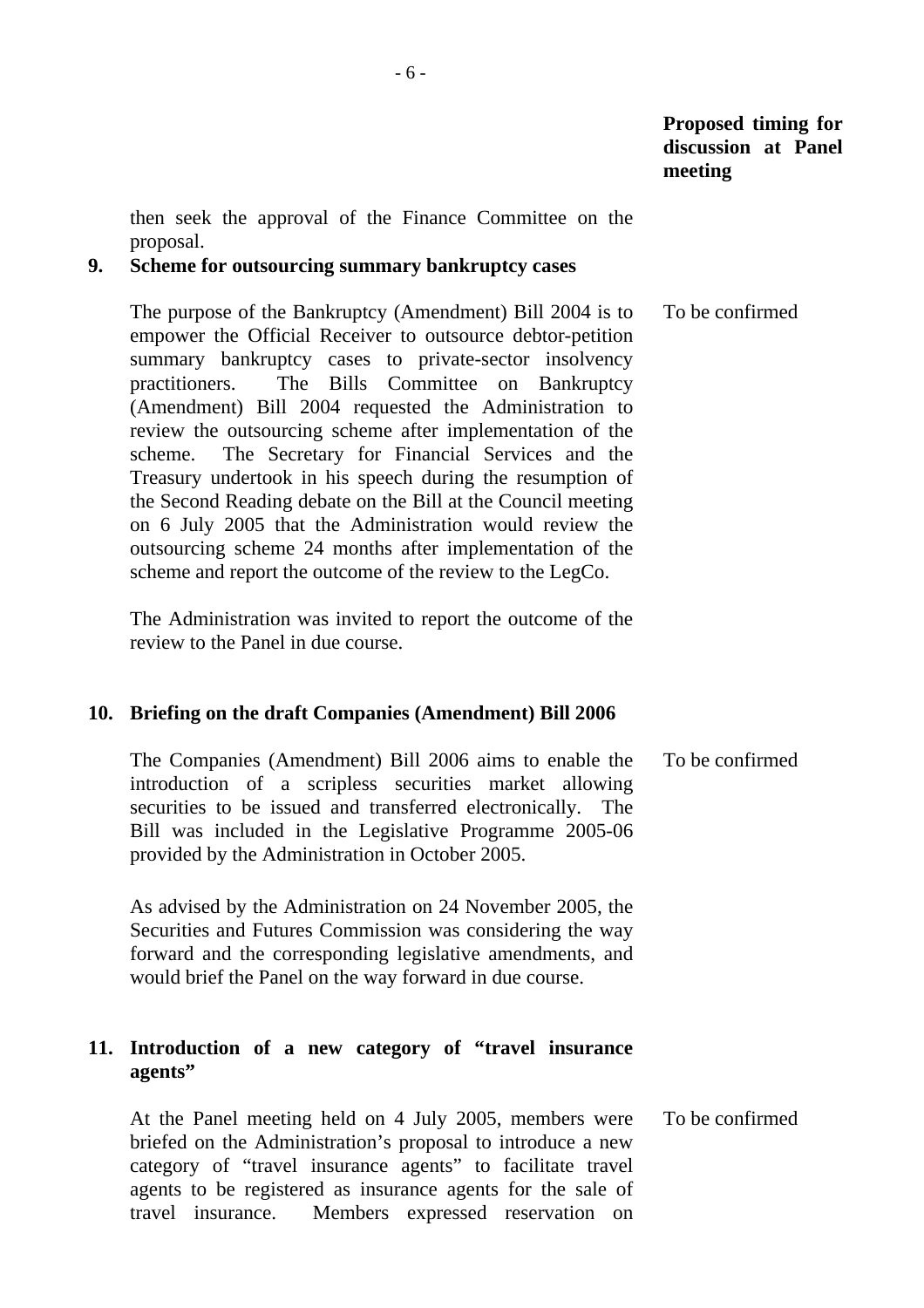whether the proposal was the best option to achieve the policy objective of encouraging Hong Kong people to take out travel insurance before they travel. The Administration was requested to give further thought to the proposal and consider how the grave concern expressed by the insurance intermediaries could be addressed.

 At the Panel meeting held on 5 December 2005, members were briefed on the progress of the proposal. Members noted that the insurance industry had accepted the proposal after further discussion with the Administration. The Administration was requested to report to the Panel on the implementation of the "travel insurance agents" registration system about one year after the implementation of the system, including information on the number and percentage of travel agents who have passed the "Travel Insurance Agents Examination" and registered under the system, and the Administration's assessment of the effectiveness of the registration system and the impact of the system on the professional standards of insurance intermediaries.

#### **12. Proposal on sale and outsourcing of the funding and administration of loans made to students**

 At the Panel meeting held on 5 January 2006, the Administration briefed Members on its plan to sell off the portfolio and outsource the funding and administration of non means-tested student loans to the private sector. Given the possible impact of the proposal on the students having loans under the two non-means tested loan schemes concerned, Members urged the Administration to consult the Panel on Education (Education Panel) and relevant student bodies on the proposal before reverting to the Panel. To be confirmed

 When the subject was discussed at the special meeting of the Education Panel held on 26 January 2006, the following motion was passed:

"本委員會反對政府將免入息審查學生貸款 出售和外判予私營機構,並要求政府盡快完成 檢討整個學生貸款計劃,以達至協助有需要之 學生完成學業,而不至於畢業後長期負債。"